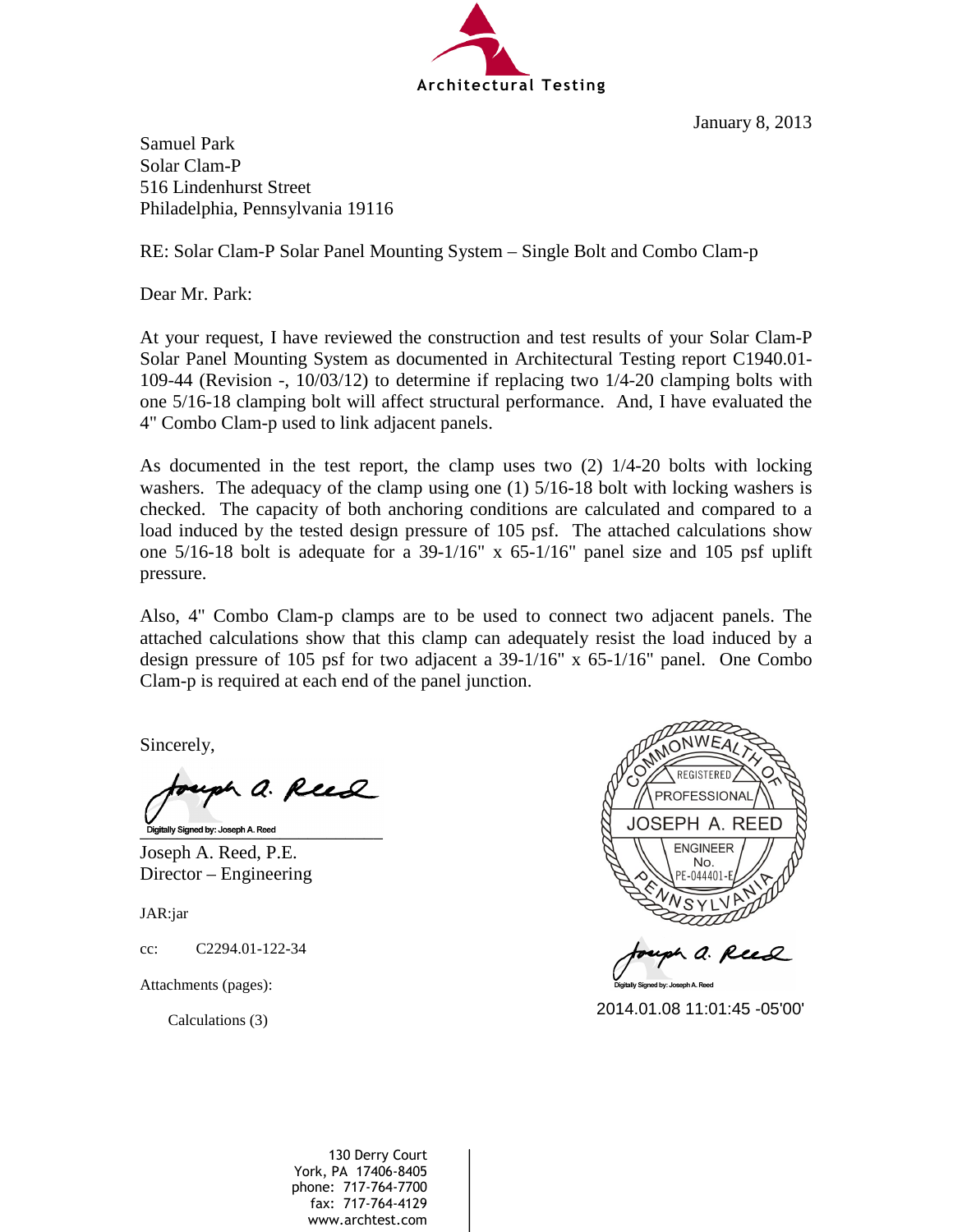

Calculations 1/3

## **Clamp Anchorage Load**



Design Pressure = 105 psf

Overall Panel Size = 39-1/16" x 65-1/16"

Total Panel Load =  $(105 \text{ psf})(1 \text{ ft}^2 / 144 \text{ in}^2)(39-1/16 \text{ m})(65-1/16 \text{ m}) = 1,853 \text{ lb}$ 

Load per Clamp =  $(1,853 \text{ lb/panel}) / (2 \text{ clamp/panel}) = 927 \text{ lb/clamp}$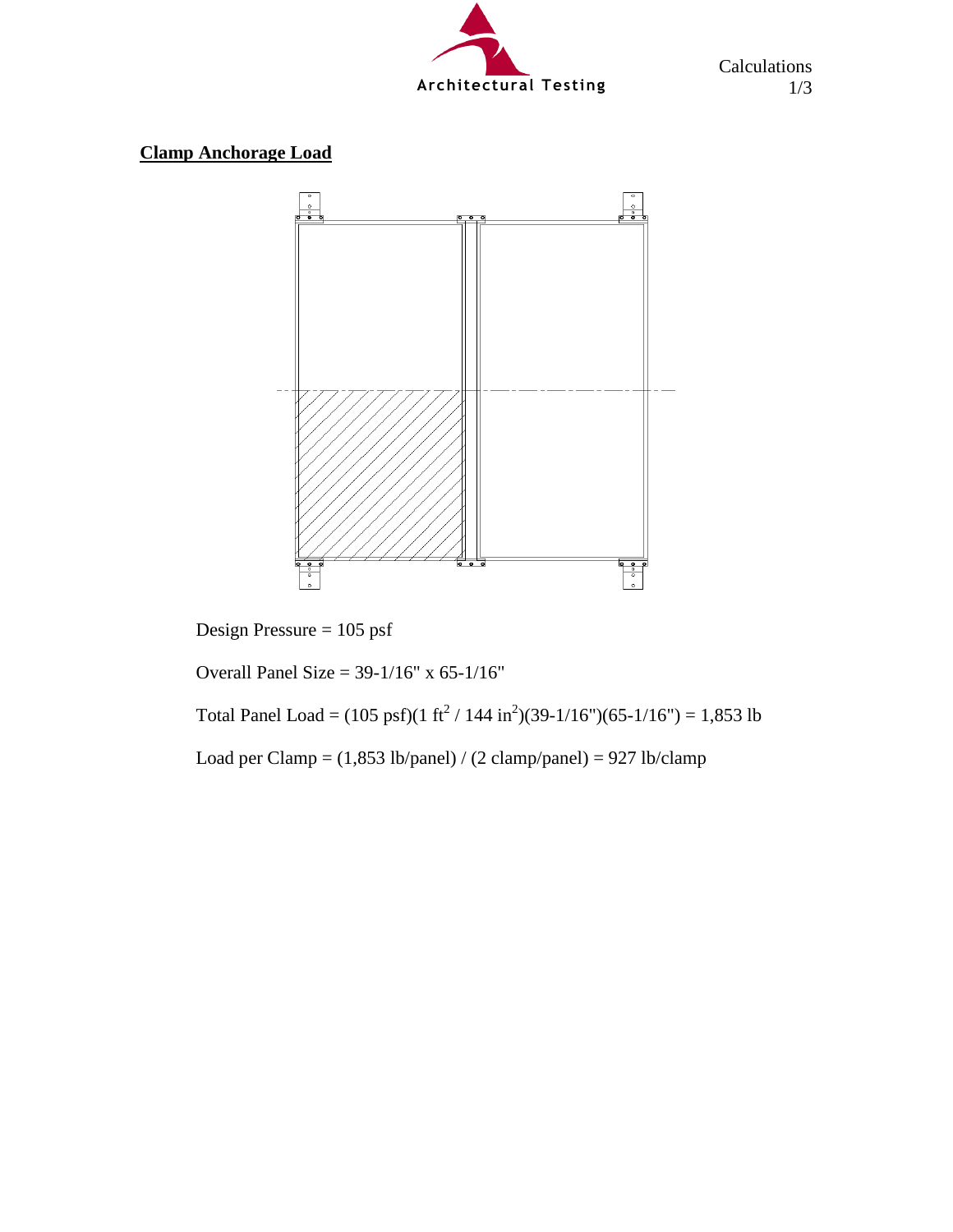

## **As- Tested Capacity of Two (2) 1/4-20 Grade 2 Bolts through Clamp**

Allowable Tension of 1/4-20 Grade 2 Bolt

 $P_{ts}/Ω = 941$  lb (TIR-A9)

Pull-Over of 1/4-20 Bolt with Locking Washer

 $P_{nov} = C_{pov}t_1F_{tu1}(D_{ws}-D_h)/3.0$ 

 $P_{nov} = 1.0(0.75'')(22,000 psi)(0.487'' - 0.25'')/3.0 = 1,304 lb$ 

Pull-Out of 1/4-20 Bolt with Locking Washer

 $P_{\text{not}} = K_s D L_e F_{\text{tv2}}/3.0$ 

 $P_{\text{not}} = 1.2 (0.25")(0.75")(16,000 \text{ psi})/3.0 = 1,200 \text{ lb}$ 

**Capacity of Connection is (2)(941 lb) = 1,853 lb > 927 lb, OK** 

## **Alternate Capacity of One (1) 5/16-18 Grade 2 Bolts through Clamp**

Allowable Tension of 1/4-20 Grade 2 Bolt

 $P_{ts}/\Omega = 1,551$  lb (TIR-A9)

Pull-Over of 5/16-18 Bolt with Locking Washer

 $P_{nov} = C_{pov}t_1F_{tu1}(D_{ws}-D_h)/3.0$ 

 $P_{nov} = 1.0(0.75")$ (22,000 psi)(0.583" - 0.3125")/3.0 = 1,487 lb

Pull-Out of 5/16-18 Bolt with Locking Washer

 $P_{\text{not}} = K_s D L_e F_{\text{tv2}}/3.0$ 

 $P_{\text{not}} = 1.2$  (0.3125")(0.75")(16,000 psi)/3.0 = 1,500 lb

**Capacity of Connection is 1,487 lb > 927 lb, OK**